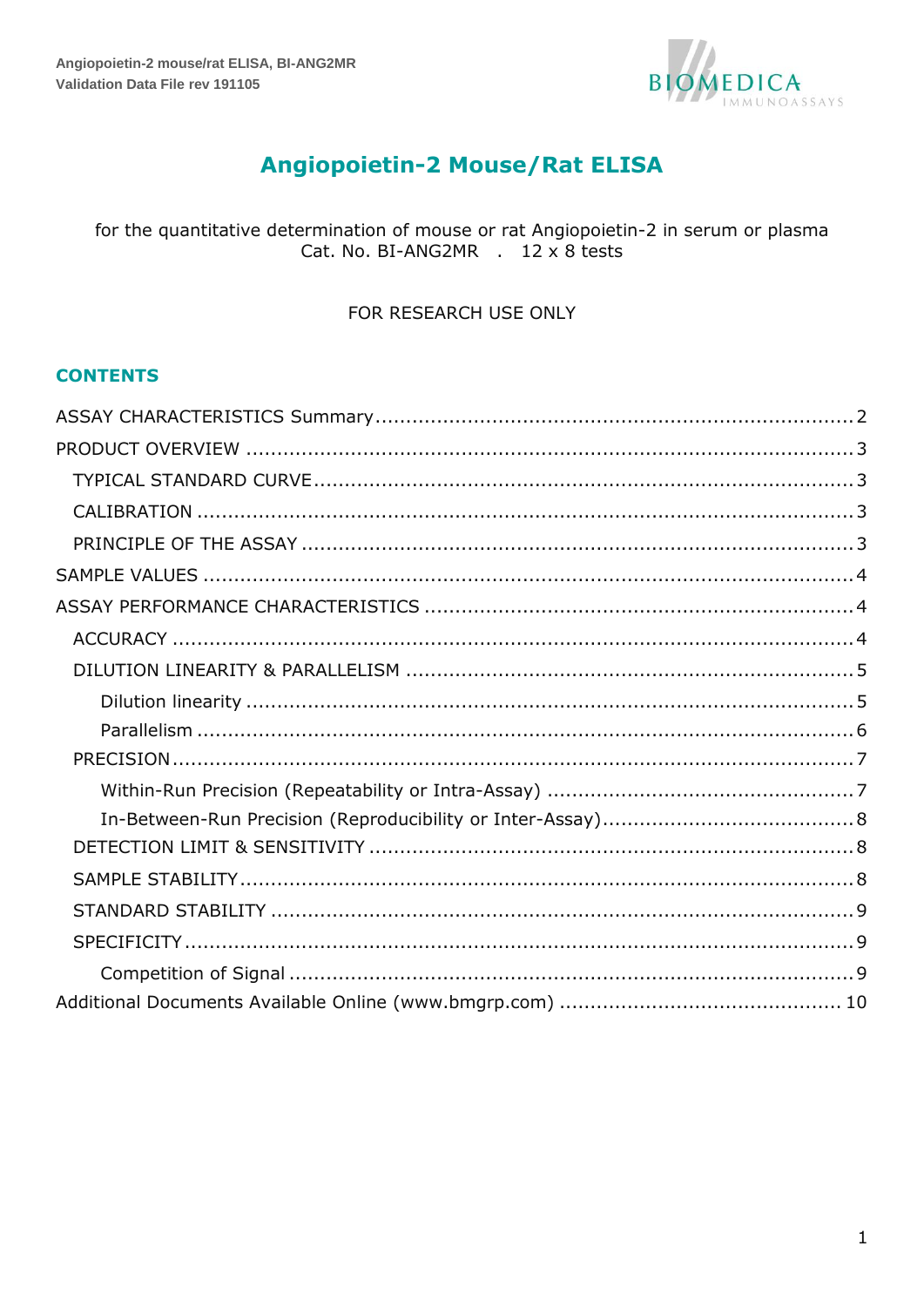

# <span id="page-1-0"></span>**ASSAY CHARACTERISTICS Summary**

| <b>Method</b>                | Sandwich ELISA, HRP/TMB, 12x8-well detachable strips       |                            |  |                                |       |  |  |
|------------------------------|------------------------------------------------------------|----------------------------|--|--------------------------------|-------|--|--|
| <b>Sample type</b>           |                                                            | Mouse or rat serum, plasma |  |                                |       |  |  |
| <b>Standard range</b>        | $0 - 1400$ pmol/l (0 - 76,860 pg/ml)                       |                            |  |                                |       |  |  |
| <b>Conversion factor</b>     | $1$ pg/ml = 0.018 pmol/l (MW: 54.9 kDa)                    |                            |  |                                |       |  |  |
| <b>Sensitivity</b>           | LOD: 18.3 pmol/l, LLOQ: 21.9 pmol/l                        |                            |  |                                |       |  |  |
| <b>Sample volume</b>         | $5 \mu$ / well                                             |                            |  |                                |       |  |  |
| Incubation time and temp.    | $2 h / 2 h / 1 h / 30$ min, room temperature               |                            |  |                                |       |  |  |
| <b>Specificity</b>           | Endogenous and recombinant mouse/rat Angiopoietin-2.       |                            |  |                                |       |  |  |
| <b>Precision</b>             | Within-run (n=5) $\leq$ 4%, In-between-run (n=4) $\leq$ 9% |                            |  |                                |       |  |  |
|                              | <b>Average % recovery</b>                                  |                            |  |                                |       |  |  |
| <b>Accuracy</b>              | Mouse $(n=4)$<br>101                                       |                            |  |                                |       |  |  |
|                              | $Rat(n=3)$                                                 | 100                        |  |                                |       |  |  |
|                              |                                                            |                            |  | Average % of expected dilution |       |  |  |
| <b>Dilution linearity of</b> |                                                            | $1 + 1$                    |  | $1 + 3$                        | $1+7$ |  |  |
| endogenous Angiopoietin-2    | Mouse $(n=3)$                                              | 100                        |  | 102                            | 101   |  |  |
|                              | Rat $(n=4)$                                                | 92                         |  | 94                             | 104   |  |  |
|                              |                                                            | $\mathbf n$                |  | Angiopoietin-2 [pmol/l]        |       |  |  |
|                              | <b>Mouse serum</b>                                         | 18                         |  | 105                            |       |  |  |
| <b>Median Angiopoietin-2</b> | Mouse plasma                                               | $\overline{7}$             |  | 127                            |       |  |  |
| values in various cohorts    | <b>Rat serum</b><br>(clinical cohort)                      | 8                          |  | 292                            |       |  |  |
|                              | Rat plasma                                                 | 11                         |  | 127                            |       |  |  |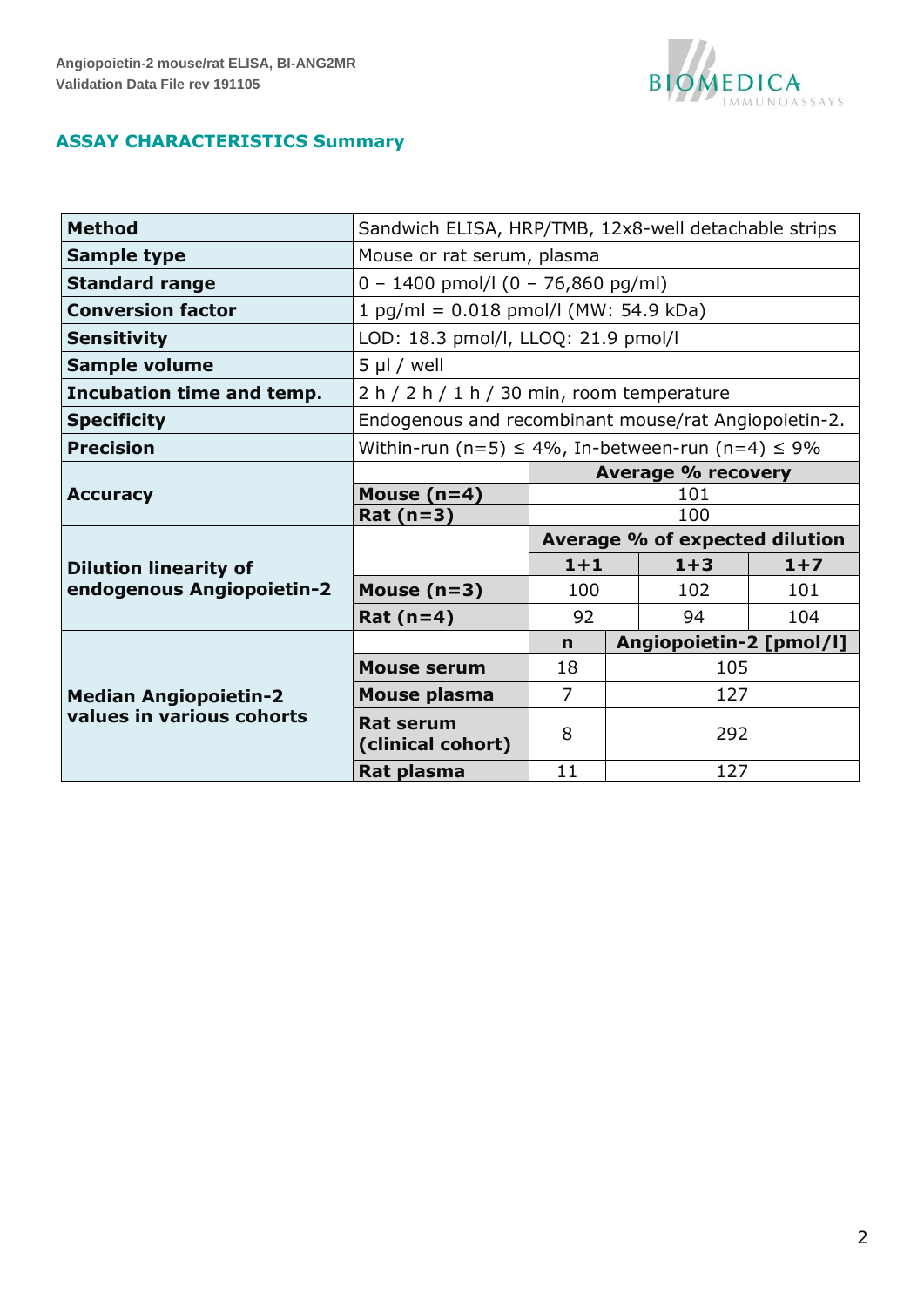

# <span id="page-2-0"></span>**PRODUCT OVERVIEW**

The Angiopoietin-2 Mouse/Rat immunoassay is a 5.5 hour, 96-well sandwich ELISA for the quantitative determination of mouse or rat Angiopoietin-2 in serum or plasma.

## <span id="page-2-1"></span>**TYPICAL STANDARD CURVE**

The figure below shows a typical standard curve for the Angiopoietin-2 Mouse/Rat ELISA. The immunoassay is calibrated against recombinant mouse Angiopoietin-2 peptide:



## <span id="page-2-2"></span>**CALIBRATION**

The Angiopoietin-2 Mouse/Rat ELISA is calibrated against mouse Angiopoietin-2 protein (https://www.uniprot.org/uniprot/O35608).

## <span id="page-2-3"></span>**PRINCIPLE OF THE ASSAY**

The Angiopoietin-2 Mouse/Rat ELISA kit is a sandwich enzyme immunoassay for the quantitative determination of Angiopoietin-2 in mouse or rat samples. The kit utilizes recombinant mouse Angiopoietin-2 as a calibrator. Mouse, rat, bovine, and human Angiopoietin-2 share a high homology (>85%).



Target antigen: mouse/rat Angiopoietin-2 Calibrator: recombinant mouse Angiopoietin-2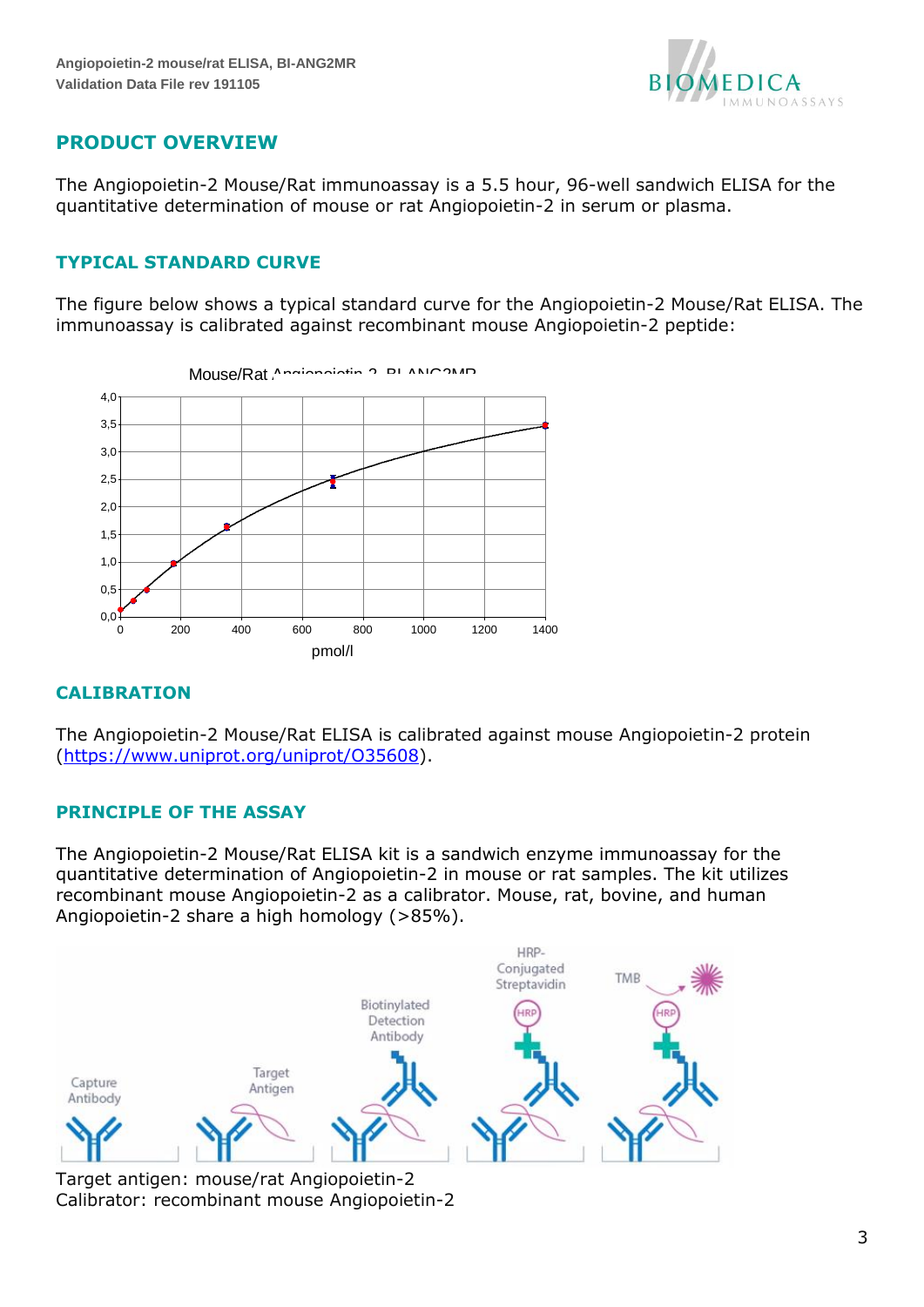

This kit is a sandwich enzyme immunoassay for the quantitative determination of mouse/rat Angiopoietin-2 in serum and plasma samples. In a first step, STD/CTRL/Sample are pipetted into the wells of the microtiter strips, which are pre-coated with a recombinant monoclonal Angiopoietin-2 antibody. Angiopoietin-2 present in the sample binds to the pre-coated antibody in the well. After a first washing step, which removes non-specifically unbound material, detection antibody is added and forms a sandwich with the antigen bound on the plate. After another washing step, the conjugate (streptavidin-HRP) is pipetted into the wells and reacts with the detection antibody. After the third and last washing step, the substrate (TMB, tetramethylbenzidine) is pipetted into the wells. The enzyme catalysed color change of the substrate is directly proportional to the amount of mouse/rat Angiopoietin-2 present in the sample. This color change is detectable with a standard microtiter plate ELISA reader. The concentration of Angiopoietin-2 in the sample is determined directly from the dose response curve.

## <span id="page-3-0"></span>**SAMPLE VALUES**

#### **Angiopoietin-2 Values**

To provide reference values for circulating mouse and rat Angiopoietin-2, a panel of samples was tested. A summary of the results is shown below:

|               |    | Angiopoietin-2 [pmol/l] |               |                |                |  |  |
|---------------|----|-------------------------|---------------|----------------|----------------|--|--|
| Sample matrix | n  | <b>Mean</b>             | <b>Median</b> | <b>Minimum</b> | <b>Maximum</b> |  |  |
| Mouse serum   | 18 | 132                     | 105           | 57             | 457            |  |  |
| Mouse plasma  |    | 133                     | 127           | 94             | 207            |  |  |
| Rat serum     |    | 293                     | 292           | 220            | 354            |  |  |
| Rat plasma    |    | 136                     | 127           | 107            | 178            |  |  |

<span id="page-3-1"></span>It is recommended to establish the normal range for each laboratory.

# **ASSAY PERFORMANCE CHARACTERISTICS**

## <span id="page-3-2"></span>**ACCURACY**

The accuracy of an ELISA is defined as the precision with which it can recover samples of known concentrations.

The recovery of the Angiopoietin-2 Mouse/Rat ELISA was measured by adding recombinant mouse Angiopoietin-2 to mouse and rat samples containing a known concentration of endogenous Angiopoietin-2. The %recovery of the spiked concentration was calculated as the percentage of measured compared over the expected value.

This table shows the summary of the recovery experiments in different sample matrices:

|                      |   | % Recovery    |        |               |       |  |
|----------------------|---|---------------|--------|---------------|-------|--|
| <b>Sample Matrix</b> |   | $+150$ pmol/l |        | $+750$ pmol/l |       |  |
|                      | n | <b>Mean</b>   | Range  | <b>Mean</b>   | Range |  |
| <b>Mouse</b>         | 4 | 101           | 93-107 | 94            | 89-99 |  |
| Rat                  |   | 100           | 74-121 | 94            | 91-98 |  |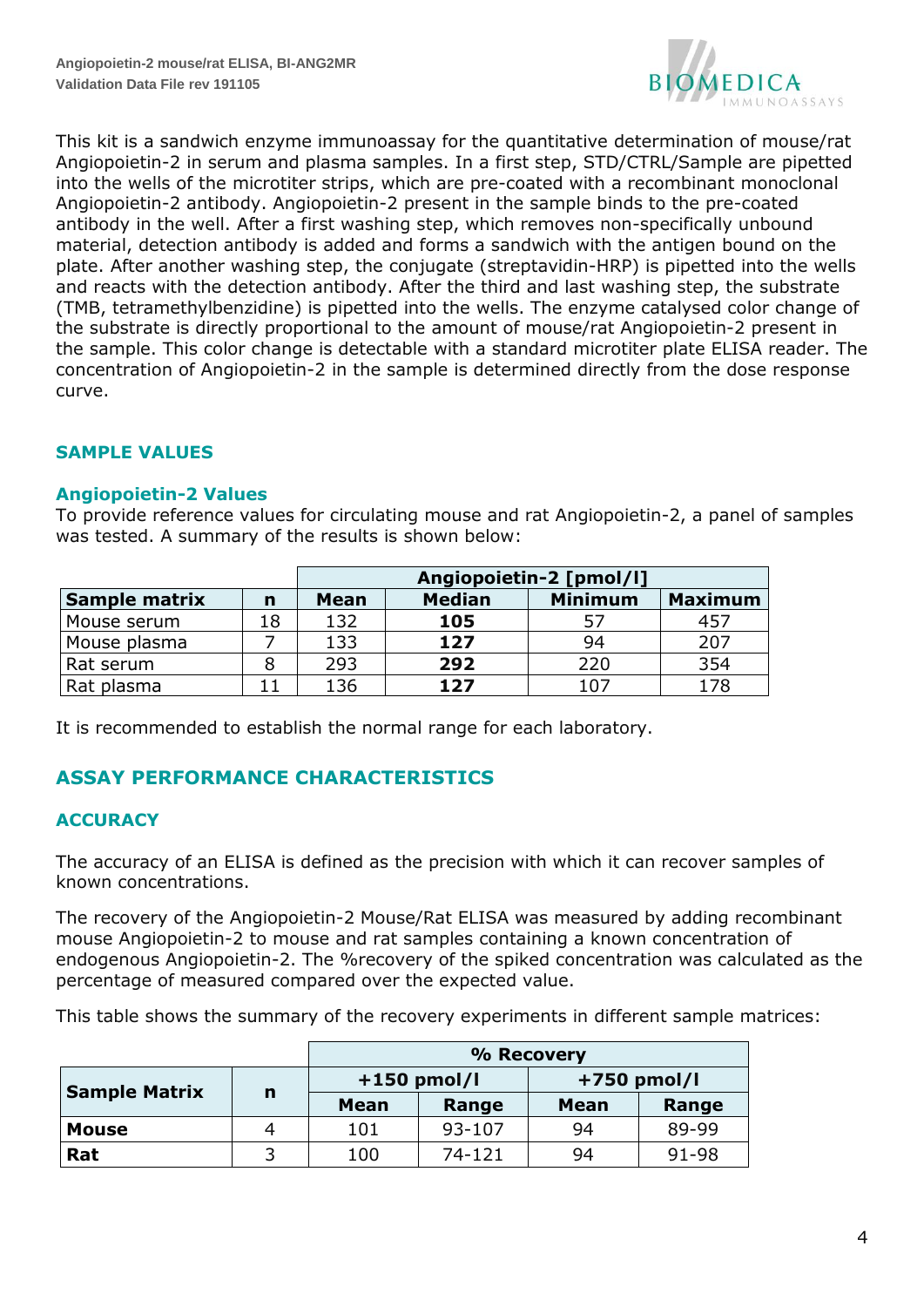

#### Experiments:

Recovery of spiked samples was tested by adding two concentrations of mouse recombinant Angiopoietin-2 (150 pmol/l and 750 pmol/l) to mouse and rat samples.

|                  |                  |     | <b>Spike ANG2 [pmol/l]</b> | $S/R$ [%] |     |  |
|------------------|------------------|-----|----------------------------|-----------|-----|--|
| <b>Sample ID</b> | $\boldsymbol{0}$ | 150 | 750                        | 150       | 750 |  |
| MS1              | 180              | 326 | 807                        | 107       | 96  |  |
| MS <sub>2</sub>  | 176              | 312 | 832                        | 101       | 99  |  |
| MS3              | 133              | 276 | 752                        | 103       | 91  |  |
| MS4              | 147              | 275 | 744                        | 93        | 89  |  |
|                  |                  |     | Mean $S/R$ [%]             | 101       | 94  |  |
|                  |                  |     | Min                        | 93        | 89  |  |
|                  |                  |     | Max                        | 107       | 99  |  |

Data showing recovery of recombinant mouse ANG2 in mouse serum samples:

Data showing recovery of recombinant mouse ANG2 in rat plasma samples:

|                  |     |     | <b>Spike ANG2 [pmol/l]</b> | $S/R$ [%] |     |  |
|------------------|-----|-----|----------------------------|-----------|-----|--|
| <b>Sample ID</b> | O   | 150 | 750                        | 150       | 750 |  |
| RP1              | 185 | 350 | 827                        | 121       | 98  |  |
| RP <sub>2</sub>  | 141 | 289 | 770                        | 106       | 93  |  |
| RP3              | 138 | 238 | 749                        | 74        | 91  |  |
|                  |     |     | Mean $S/R$ [%]             | 100       | 94  |  |
|                  |     |     | Min                        | 74        | 91  |  |
|                  |     |     | Max                        | 121       | 98  |  |

## <span id="page-4-0"></span>**DILUTION LINEARITY & PARALLELISM**

Tests of dilution linearity and parallelism ensure that both endogenous and recombinant samples containing Angiopoietin-2 behave in a dose dependent manner and are not affected by matrix effects. Dilution linearity assesses the accuracy of measurements in diluted clinical samples spiked with known concentrations of recombinant analyte. By contrast, parallelism refers to dilution linearity in clinical samples and provides evidence that the endogenous analyte behaves in same way as the recombinant one.

## <span id="page-4-1"></span>**Dilution linearity**

#### Experiments:

**Dilution linearity** was assessed by serially diluting samples spiked with 650 pmol/l or 750 pmol/l recombinant mouse Angiopoietin-2 with assay buffer.

Summary table below shows the mean recovery and range of serially diluted recombinant mouse Angiopoietin-2 in several sample matrices: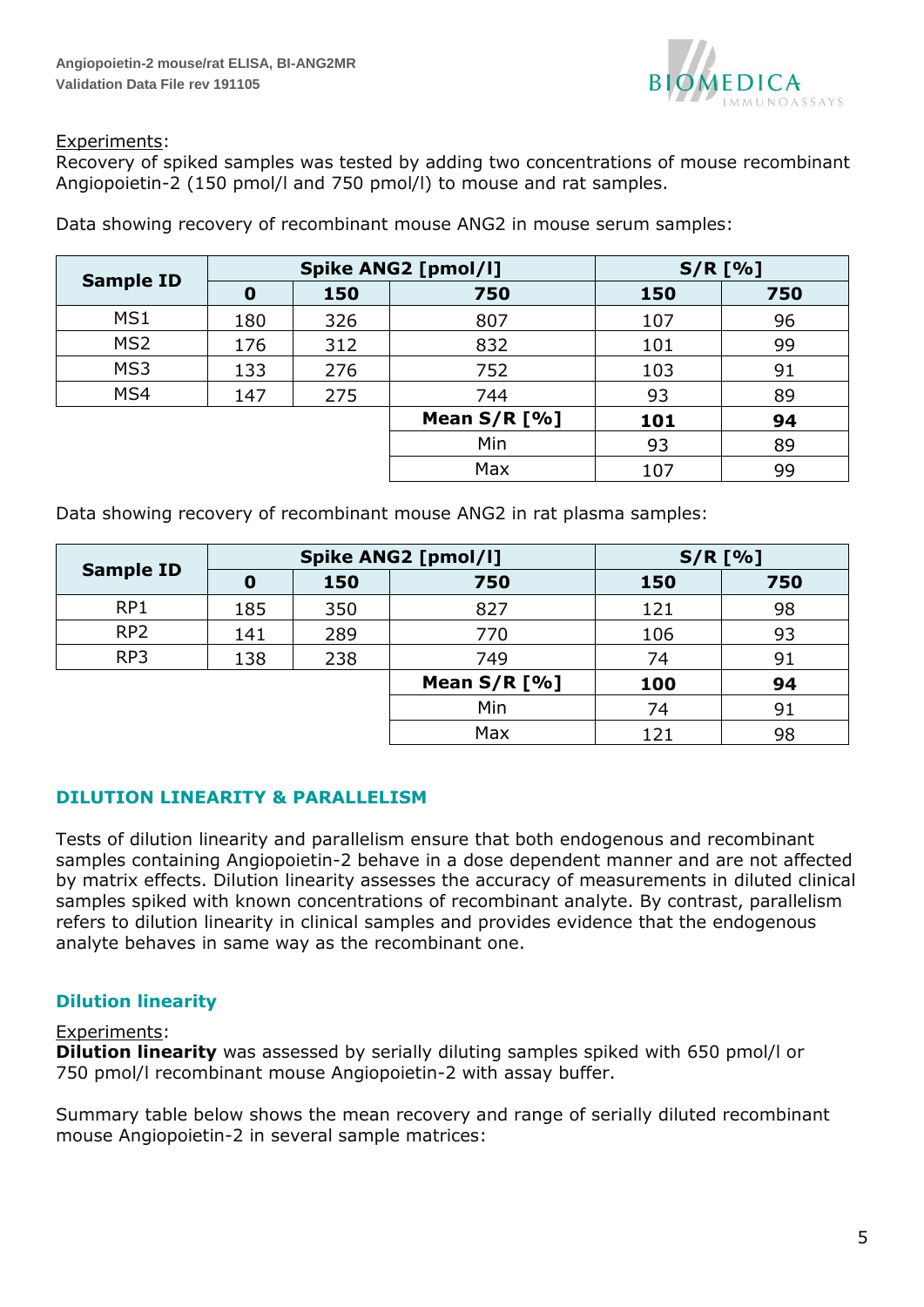

|               |   |             |        | Recovery [%] |           |             |                          |
|---------------|---|-------------|--------|--------------|-----------|-------------|--------------------------|
|               |   | $1 + 1$     |        |              | $1 + 3$   |             | $1+7$                    |
| Sample matrix | n | <b>Mean</b> | Range  | <b>Mean</b>  | Range     | <b>Mean</b> | Range                    |
| Mouse         |   | 103         | 87-116 | 116          | 112-119   | 113         | 98-122                   |
| Rat           |   | 90          | 88-92  | 79           | $10 - 84$ | -           | $\overline{\phantom{0}}$ |

#### **Detailed data of recovery of recombinant mouse Angiopoietin-2 in diluted samples are shown below:**

Data showing dilution linearity of 650 pmol/l recombinant mouse Angiopoietin-2 (ANG2) spiked into mouse serum samples (ref) containing endogenous ANG2:

| <b>Sample ID</b> |            |         | ANG2 [pmol/l] | Recovery [%] |         |         |       |
|------------------|------------|---------|---------------|--------------|---------|---------|-------|
|                  | <b>Ref</b> | $1 + 1$ | $1 + 3$       | $1+7$        | $1 + 1$ | $1 + 3$ | $1+7$ |
| MS1              | 594        | 278     | 166           | 73           | 94      | 112     | 98    |
| MS <sub>2</sub>  | 596        | 259     | 172           | 91           | 87      | 116     | 122   |
| MS3              | 533        | 308     | 155           | 80           | 116     | 116     | 120   |
| MS4              | 571        | 331     | 169           | 82           | 116     | 119     | 115   |
|                  |            |         |               | Mean R $[%]$ | 103     | 116     | 113   |
|                  |            |         |               | Min          | 87      | 112     | 98    |
|                  |            |         |               | Max          | 116     | 119     | 122   |

Data showing dilution linearity of 750 pmol/l recombinant mouse Angiopoietin-2 (ANG2) spiked into rat plasma (ref) containing endogenous ANG2:

| <b>Sample ID</b> |            | ANG2 [pmol/l] | Recovery [%] |         |         |
|------------------|------------|---------------|--------------|---------|---------|
|                  | <b>Ref</b> | $1 + 1$       | $1 + 3$      | $1 + 1$ | $1 + 3$ |
| RP1              | 827        | 381           | 174          | 92      | 84      |
| RP <sub>2</sub>  | 770        | 338           | 135          | 88      | 70      |
| RP3              | 749        | 335           | 157          | 89      | 84      |
|                  |            |               | Mean R [%]   | 90      | 79      |
|                  |            |               | Min          | 88      | 70      |
|                  |            |               | Max          | 92      | 84      |

## <span id="page-5-0"></span>**Parallelism**

Experiment:

**Parallelism** was assessed by serially diluting samples containing **endogenous** Angiopoietin-2 (ANG2) with assay buffer.

Summary table below show the mean recovery and range of serially diluted endogenous ANG2 in several sample matrices: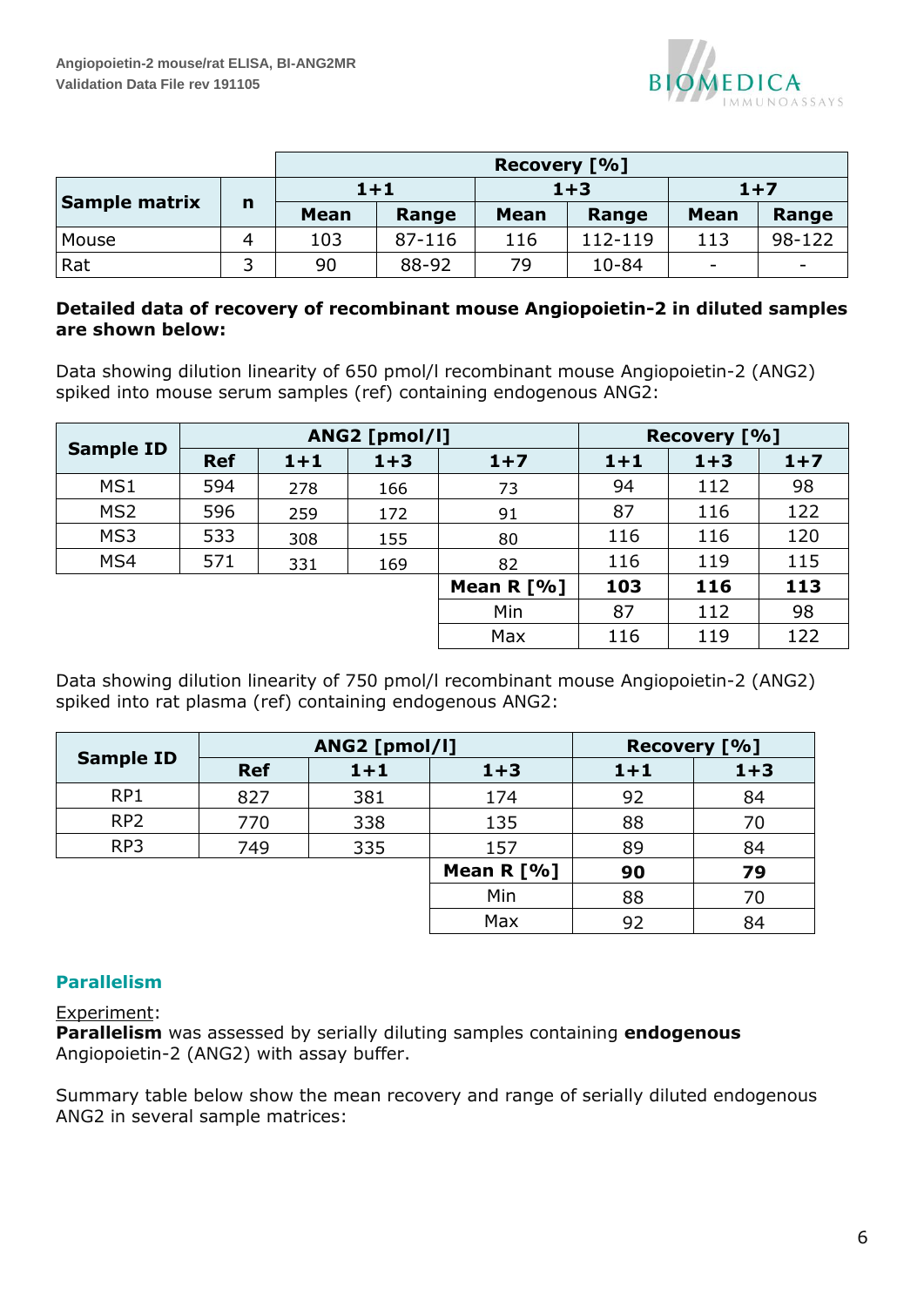

|                      |   | Recovery [%] |            |             |            |             |        |  |
|----------------------|---|--------------|------------|-------------|------------|-------------|--------|--|
|                      |   | $1 + 1$      |            |             | $1 + 3$    |             | $1+7$  |  |
| <b>Sample matrix</b> | n | <b>Mean</b>  | Range      | <b>Mean</b> | Range      | <b>Mean</b> | Range  |  |
| Mouse                | 3 | 100          | $96 - 104$ | 102         | $97 - 110$ | 101         | 87-109 |  |
| Rat                  | 4 | 92           | 83-98      | 94          | 89-99      | 104         | 98-112 |  |

## **Detailed data of recovery of endogenous Angiopoietin-2 (ANG2) in diluted samples are shown below:**

Data showing parallelism of endogenous ANG2 in mouse serum samples:

| <b>Sample ID</b> |            |         | ANG2 [pmol/l] | Recovery [%] |       |         |       |
|------------------|------------|---------|---------------|--------------|-------|---------|-------|
|                  | <b>Ref</b> | $1 + 1$ | $1 + 3$       | $1+7$        | $1+1$ | $1 + 3$ | $1+7$ |
| MS1              | 449        | 233     | 123           | 61           | 104   | 110     | 109   |
| MS <sub>2</sub>  | 207        | 104     | 52            | 22           | 100   | 100     | 87    |
| MS3              | 143        | 69      | 35            | 19           | 96    | 97      | 108   |
|                  |            |         |               | Mean $R$ [%] | 100   | 102     | 101   |
|                  |            |         |               | Min          | 96    | 97      | 87    |
|                  |            |         |               | Max          | 104   | 110     | 109   |

Data showing parallelism of endogenous ANG2 in rat plasma samples:

| <b>Sample ID</b> |            |         | ANG2 [pmol/l] | Recovery [%] |         |         |       |
|------------------|------------|---------|---------------|--------------|---------|---------|-------|
|                  | <b>Ref</b> | $1 + 1$ | $1 + 3$       | $1+7$        | $1 + 1$ | $1 + 3$ | $1+7$ |
| RP1              | 147        | 72      | 36            | 19           | 98      | 99      | 102   |
| RP <sub>2</sub>  | 150        | 68      | 33            | 18           | 90      | 89      | 98    |
| RP3              | 108        | 53      | 27            | 14           | 98      | 99      | 104   |
| RP4              | 145        | 60      | 33            | 20           | 83      | 91      | 112   |
|                  |            |         |               | Mean $R$ [%] | 92      | 94      | 104   |
|                  |            |         |               | Min          | 83      | 89      | 98    |
|                  |            |         |               | Max          | 98      | 99      | 112   |

## <span id="page-6-0"></span>**PRECISION**

The precision of an ELISA is defined as its ability to measure the same concentration consistently within the same experiments carried out by one operator (within-run precision or repeatability) and across several experiments using the same samples but conducted by several operators using different ELISA lots (in-between-run precision or reproducibility).

## <span id="page-6-1"></span>**Within-Run Precision (Repeatability or Intra-Assay)**

#### Experiment:

Within-run / intra-assay precision was assessed by measuring 2 samples of known concentrations 5 times within 1 kit lot by 1 operator.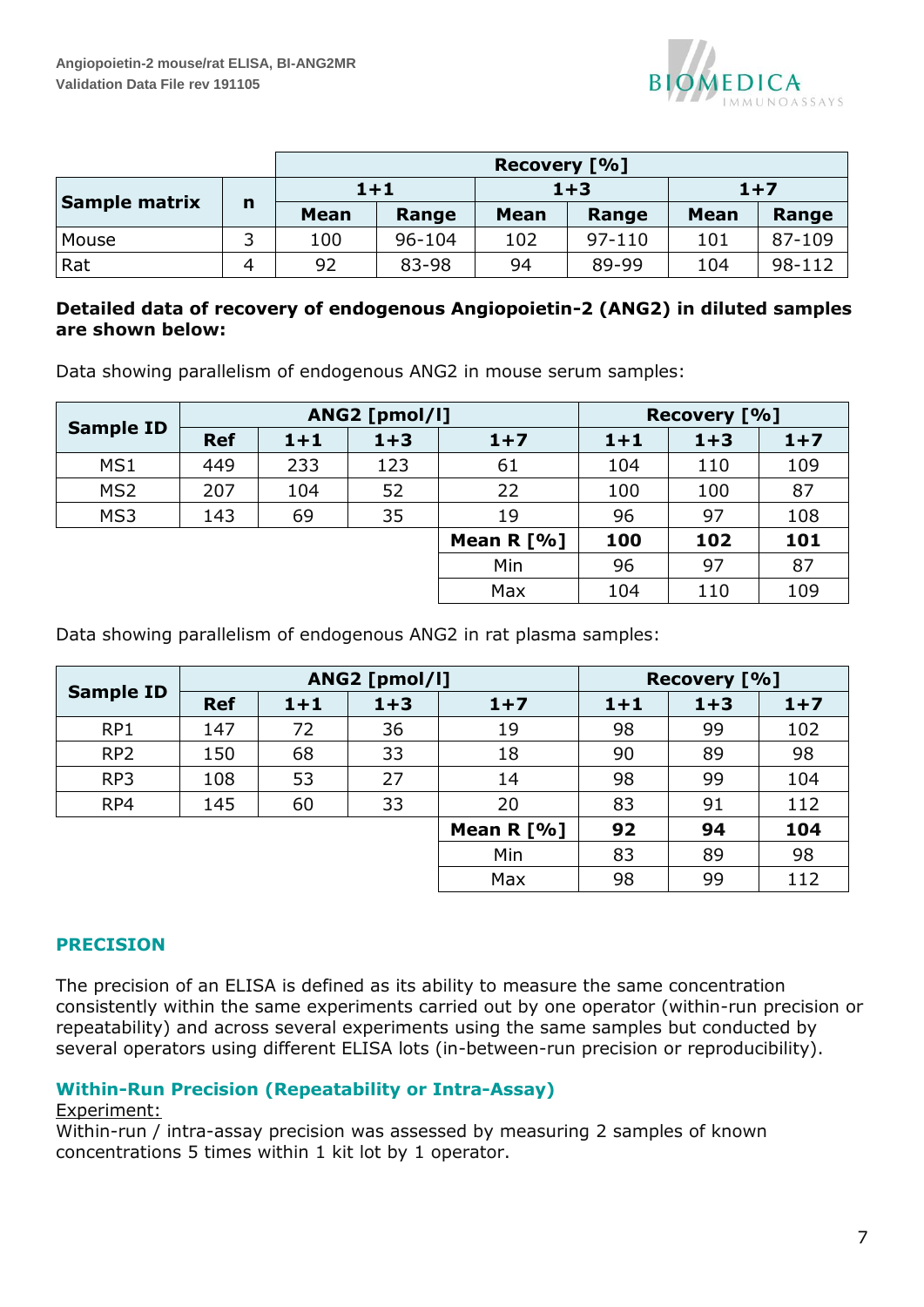

| <b>Within-run (n=5)</b> | <b>Sample 1</b> | <b>Sample 2</b> |
|-------------------------|-----------------|-----------------|
| Mean (pmol/l)           |                 | 120             |
| SD (pmol/l)             | 3.0             |                 |
| CV(% )                  |                 |                 |

# <span id="page-7-0"></span>**In-Between-Run Precision (Reproducibility or Inter-Assay)**

#### Experiment:

In-between-run / inter-assay precision was assessed by measuring 2 samples 5 times within 2 kit lots by 2 different operators.

| In-between run (n=4) | Sample 1 | <b>Sample 2</b> |  |
|----------------------|----------|-----------------|--|
| Mean (pmol/l)        | 144      | 182             |  |
| SD (pmol/l)          | 4.5      | 16.6            |  |
| CV(% )               |          |                 |  |

## <span id="page-7-1"></span>**DETECTION LIMIT & SENSITIVITY**

To determine the sensitivity of the Angiopoietin-2 mouse/rat ELISA, experiments measuring the Lower Limit of Detection (LOD) and the Lower Limit of Quantification (LLOQ) were conducted.

The LOD, also called the detection limit, is the lowest point at which a signal can be distinguished above the background signal, i.e. the signal that is measured in the absence of mouse Angiopoietin-2, with a confidence level of 99%. It is defined as the mean back calculated concentration of standard 1 (0 pmol/l of mouse Angiopoietin-2, five independent measurements) plus three times the standard deviation of the measurements.

The LLOQ, or sensitivity of an assay, is the lowest concentration at which an analyte can be accurately quantified. The criteria for accurate quantification at the LLOQ are an analyte recovery between 75% and 125% and a coefficient of variation (CV) of less than 25%. To determine the LLOQ, standard 2, i.e. the lowest standard containing mouse Angiopoietin-2, is diluted, measured five times and its concentration is back calculated. The lowest dilution, which meets both criteria, is reported as the LLOQ.

The following values were determined for the Angiopoietin-2 Mouse/Rat ELISA:

| LOD  | 18.3 pmol/l |
|------|-------------|
| LLOQ | 21.9 pmol/l |

#### <span id="page-7-2"></span>**SAMPLE STABILITY**

#### **Sample Collection and Storage**

Serum and plasma are suitable for use in this assay. Do not change sample type during studies. We recommend duplicate measurements for all samples, standards and controls. The sample collection and storage conditions listed are intended as general guidelines.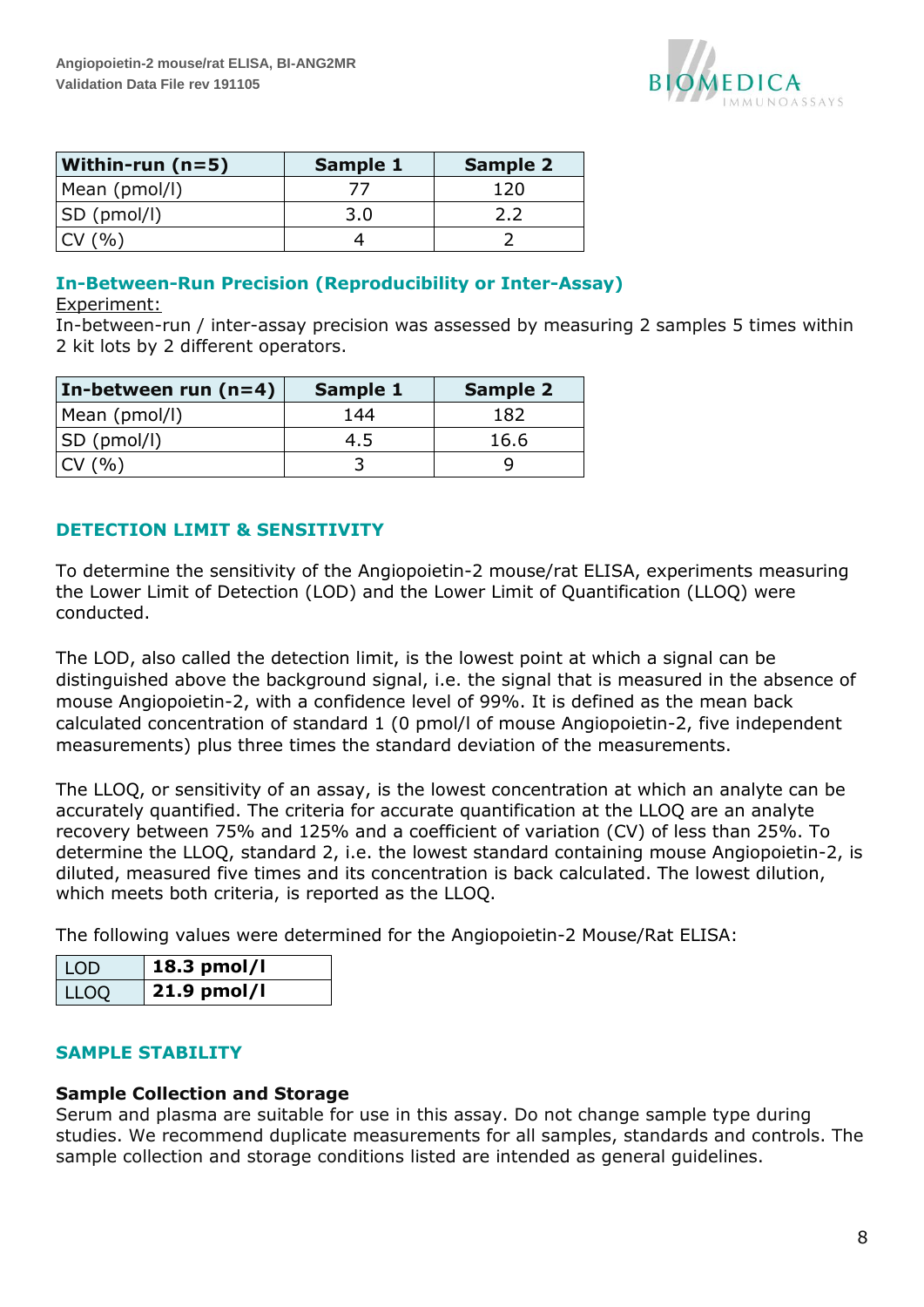

#### **Blood samples:**

Collect venous blood samples by using standardized blood collection tubes for serum or plasma. Perform serum and plasma separation by centrifugation according to supplier's instructions of the blood collection devices and measure the acquired serum or plasma samples as soon as possible or aliquot and store at -25°C or lower.

#### **Freeze-Thaw Stability of Samples Containing Endogenous Angiopoietin-2**

The stability of endogenous Angiopoietin-2 was tested by comparing measurements in blood samples that had undergone 4 freeze-thaw cycles (F/T). The mean recovery of sample concentration after 4 freeze-thaw cycles is 96%. Samples can undergo at least up to 4 freeze-thaw cycles.

## <span id="page-8-0"></span>**STANDARD STABILITY**

The stability of recombinant mouse Angiopoietin-2 (ANG2) was tested by comparing 3 measurements of standards spiked to different values that had undergone 5 freeze-thaw cycles.

The mean recovery of standard concentration after 5 freeze-thaw cycles is 99%.

|                      | ANG2 [pmol/l] |      |      |              | % Recovery            |
|----------------------|---------------|------|------|--------------|-----------------------|
| <b>Sample matrix</b> | <b>Ref</b>    | 1x   | 3x   | 5x           | after 5 F/T<br>cycles |
| Standard #1          | 1374          | 1383 | 1387 | 1398         | 102                   |
| Standard $#2$        | 634           | 643  | 578  | 609          | 96                    |
|                      |               |      |      | Mean R $[%]$ | 99                    |

Standards can undergo at least up to 5 freeze-thaw cycles.

The stability of recombinant mouse Angiopoietin-2 (ANG2) was tested by comparing 3 measurements in standards spiked to different values that was tested for bench top stability for 2h, 4h and 20h at room temperature (18-26°C).

The mean recovery of standard concentration after 20 hours at room temperature is 99%.

|                      | ANG2 [pmol/l] |                |      |            | % Recovery     |
|----------------------|---------------|----------------|------|------------|----------------|
| <b>Sample matrix</b> | <b>Ref</b>    | 2 <sub>h</sub> | 4h   | <b>20h</b> | after 20h @ RT |
| Standard $#1$        | 1394          | 1427           | 1437 | 1434       | 103            |
| Standard $#2$        | 676           | 670            | 659  | 636        | 94             |
|                      |               |                |      | Mean R [%] | 99             |

## <span id="page-8-1"></span>**SPECIFICITY**

The specificity of an ELISA is defined as its ability to exclusively recognize the analyte of interest.

#### <span id="page-8-2"></span>**Competition of Signal**

Competition experiments were carried out by pre-incubating mouse and rat samples with an excess of coating antibody. The concentration measured in this mixture was then compared